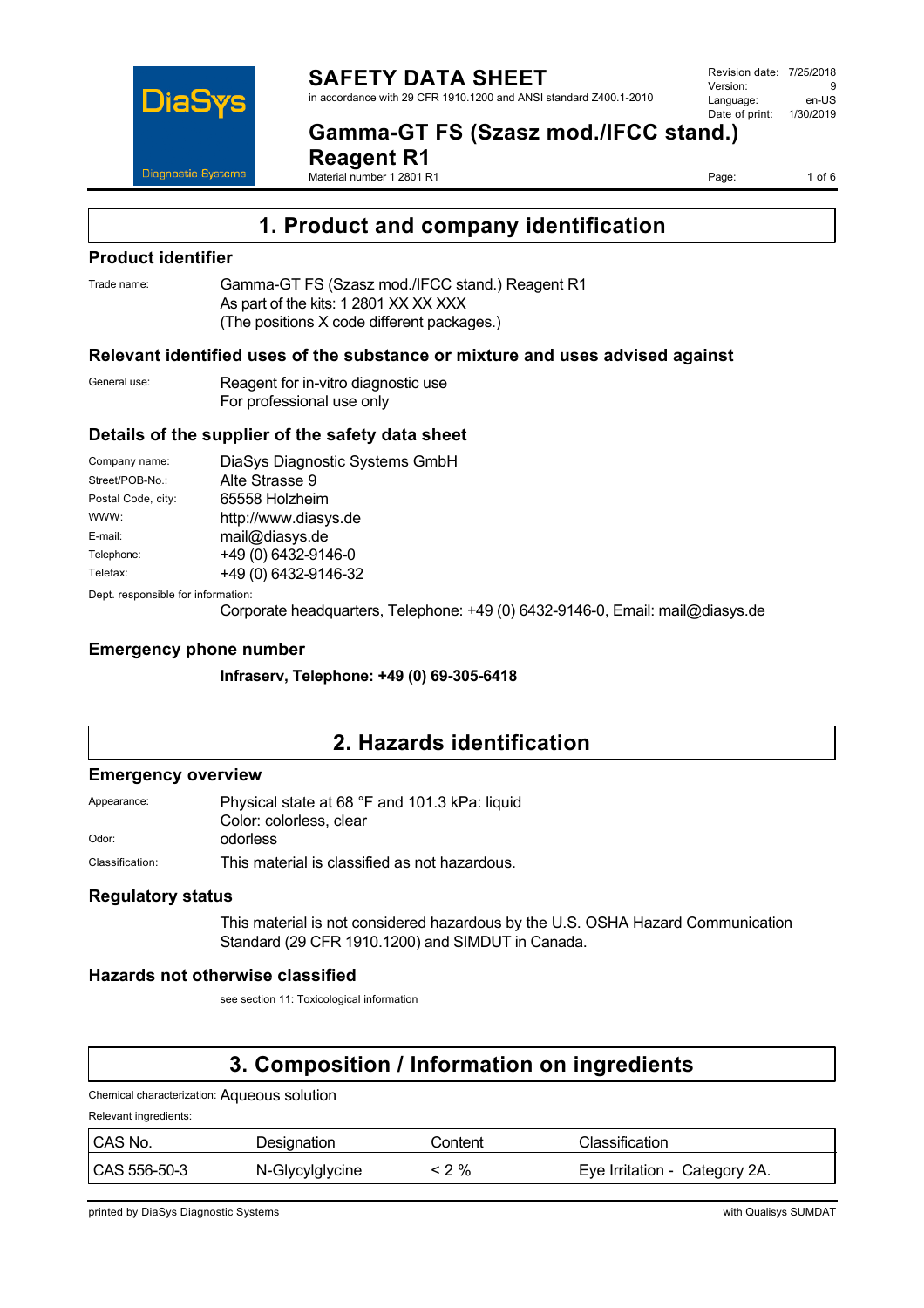

Revision date: 7/25/2018 Version: 9<br>Language: en-LIS Language: en-US<br>Date of print: 1/30/2019  $Date$  of print:

# **Gamma-GT FS (Szasz mod./IFCC stand.)**

**Reagent R1**

Material number 1 2801 R1

Page: 2 of 6

Additional information: Contains Sodium azide (0.95 g/L) as preservative.

# **4. First aid measures**

In case of inhalation: Provide fresh air. If you feel unwell, seek medical advice. Following skin contact: Change contaminated clothing. Remove residues with water. In case of skin reactions, consult a physician.

- After eye contact: Immediately flush eyes with plenty of flowing water for 10 to 15 minutes holding eyelids apart. Remove contact lenses, if present and easy to do. Continue rinsing. Subsequently consult an ophthalmologist.
- After swallowing: Rinse mouth thoroughly with water. Do not induce vomiting without medical advice. Have victim drink large quantities of water, with active charcoal if possible. Seek medical attention. Never give anything by mouth to an unconscious person.

### **Most important symptoms/effects, acute and delayed**

After eye contact: May cause irritations.

### **Information to physician**

Treat symptomatically.

# **5. Fire fighting measures**

Flash point/flash point range:

not combustible

Auto-ignition temperature: No data available

Suitable extinguishing media:

Product is non-combustible. Extinguishing materials should therefore be selected according to surroundings.

### **Specific hazards arising from the chemical**

In case of fire may be liberated: Nitrogen oxides (NOx), carbon monoxide and carbon dioxide.

Protective equipment and precautions for firefighters:

Wear self-contained breathing apparatus.

Additional information: Do not allow fire water to penetrate into surface or ground water.

### **6. Accidental release measures**

| Personal precautions:      | Avoid contact with skin and eyes. Do not breathe vapors.<br>In enclosed areas: Provide fresh air. Wear appropriate protective equipment.                                                                        |
|----------------------------|-----------------------------------------------------------------------------------------------------------------------------------------------------------------------------------------------------------------|
| Environmental precautions: |                                                                                                                                                                                                                 |
|                            | Do not allow to penetrate into soil, waterbodies or drains.                                                                                                                                                     |
| Methods for clean-up:      | Soak up with absorbent materials such as sand, siliceus earth, acid- or universal binder.<br>Store in special closed containers and dispose of according to ordinance. Wash spill<br>area with plenty of water. |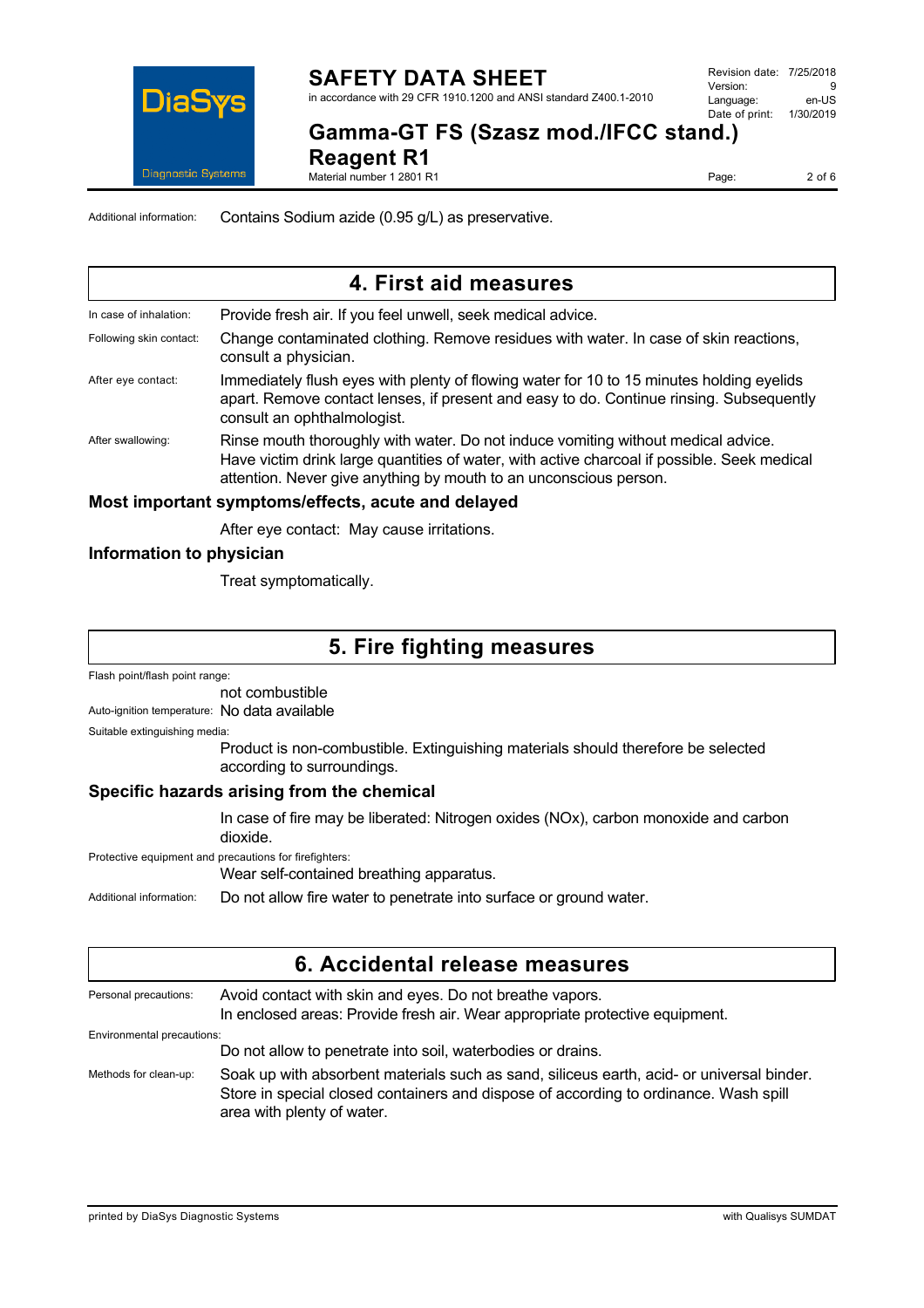

Revision date: 7/25/2018 Version: 9<br>Language: en-LIS Language: Date of print: 1/30/2019

# **Gamma-GT FS (Szasz mod./IFCC stand.)**

**Reagent R1** Material number 1 2801 R1

Page: 3 of 6

# **7. Handling and storage**

### **Handling**

Advices on safe handling: Provide adequate ventilation, and local exhaust as needed. Do not breathe vapors. Avoid contact with skin and eyes. Keep all containers, equipment and working place clean. Wear appropriate protective equipment. Wash hands before breaks and after work. Do not eat, drink or smoke when using this product.

### **Storage**

Requirements for storerooms and containers:

Keep containers tightly closed and at a temperature between 35.6 °F and 46.4 °F. Protect from light.

Hints on joint storage: Do not store together with: Acids, alkalis.

# **8. Exposure controls / personal protection**

### **Engineering controls**

Provide good ventilation and/or an exhaust system in the work area. See also information in chapter 7, section storage.

### **Personal protection equipment (PPE)**

| Eye/face protection             | Tightly sealed goggles according to OSHA Standard - 29 CFR: 1910.133 or ANSI<br>Z87.1-2010.                                                                                                                                    |
|---------------------------------|--------------------------------------------------------------------------------------------------------------------------------------------------------------------------------------------------------------------------------|
| Skin protection                 | Wear suitable protective clothing.                                                                                                                                                                                             |
|                                 | Protective gloves according to OSHA Standard - 29 CFR: 1910.138.<br>Glove material: Nitrile rubber - Breakthrough time: >480 min.<br>Observe glove manufacturer's instructions concerning penetrability and breakthrough time. |
| Respiratory protection:         | When vapors form, use respiratory protection.                                                                                                                                                                                  |
| General hygiene considerations: |                                                                                                                                                                                                                                |
|                                 | Do not breathe vapors. Avoid contact with skin and eyes. Change contaminated clothing.<br>Wash hands before breaks and after work. When using do not eat, drink or smoke.                                                      |

### **9. Physical and chemical properties**

### **Information on basic physical and chemical properties**

| Appearance:                              | Physical state at 68 °F and 101.3 kPa: liquid<br>Color: colorless, clear |
|------------------------------------------|--------------------------------------------------------------------------|
| Odor:                                    | odorless                                                                 |
| Odor threshold:                          | No data available                                                        |
| pH value:                                | at 77 °F: 8.3                                                            |
| Melting point/freezing point:            | No data available                                                        |
| Initial boiling point and boiling range: | No data available                                                        |
| Flash point/flash point range:           | not combustible                                                          |
| Evaporation rate:                        | No data available                                                        |
| Flammability:                            | No data available                                                        |
| Explosion limits:                        | No data available                                                        |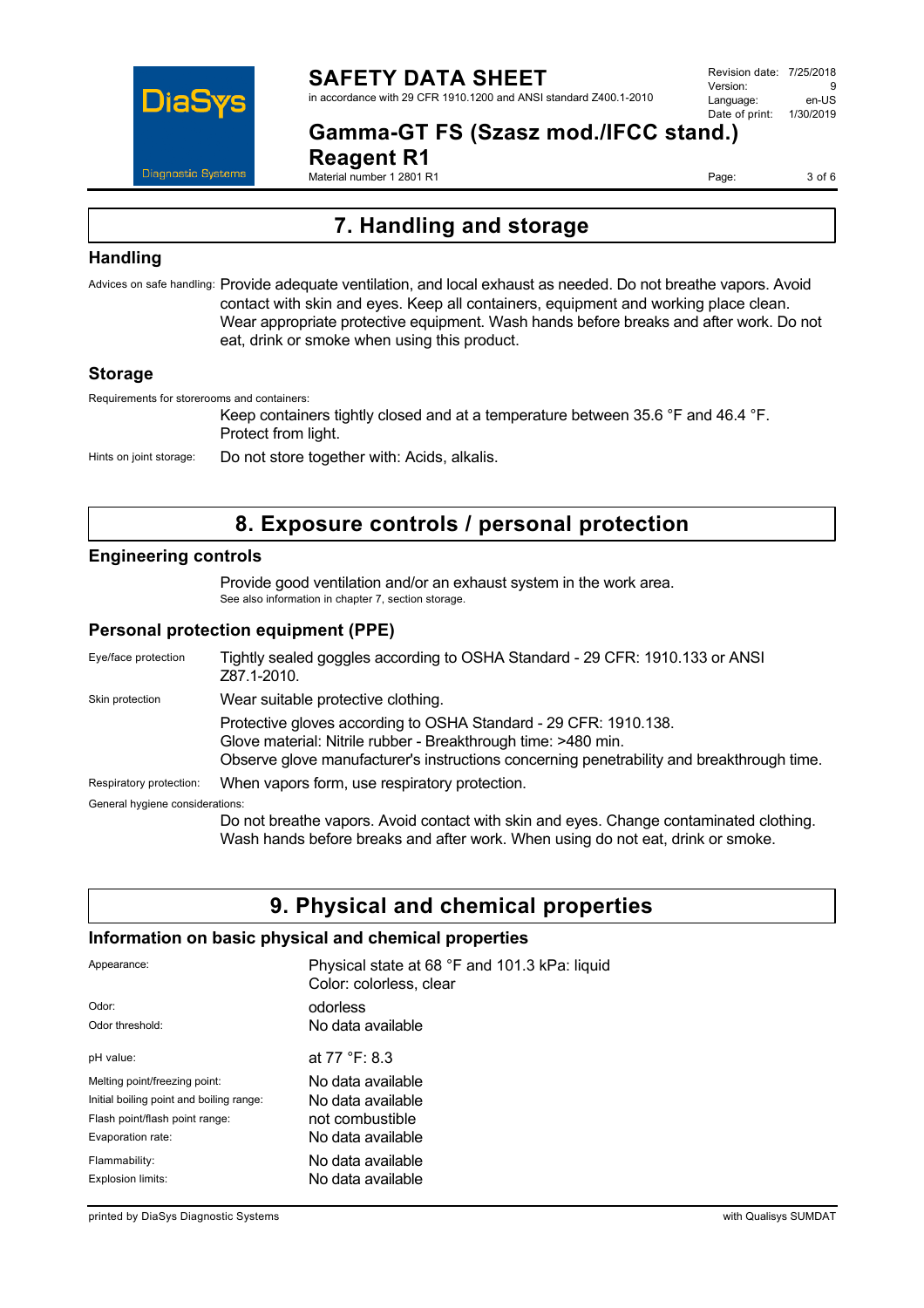

# **SAFETY DATA SHEET**

in accordance with 29 CFR 1910.1200 and ANSI standard Z400.1-2010

**Gamma-GT FS (Szasz mod./IFCC stand.)** 

**Reagent R1** Material number 1 2801 R1

Page: 4 of 6

| Vapor pressure:                         | No data available    |
|-----------------------------------------|----------------------|
| Vapor density:                          | No data available    |
| Density:                                | at 68 °F: 1.011 g/mL |
| Water solubility:                       | completely miscible  |
| Partition coefficient: n-octanol/water: | No data available    |
| Auto-ignition temperature:              | No data available    |
| Thermal decomposition:                  | No data available    |
| Additional information:                 | No data available    |

| 10. Stability and reactivity                                |                                                                                                                     |  |
|-------------------------------------------------------------|---------------------------------------------------------------------------------------------------------------------|--|
| Reactivity:                                                 | No data available                                                                                                   |  |
| Chemical stability:                                         | Stable under recommended storage conditions.                                                                        |  |
| Possibility of hazardous reactions                          | No hazardous reactions known.                                                                                       |  |
| Conditions to avoid:                                        | Protect against heat /sun rays.                                                                                     |  |
| Incompatible materials:                                     | Acids, alkalis                                                                                                      |  |
| Hazardous decomposition products:<br>Thermal decomposition: | No hazardous decomposition products when regulations for storage and handling are<br>observed.<br>No data available |  |
|                                                             |                                                                                                                     |  |

# **11. Toxicological information**

### **Toxicological tests**

Toxicological effects: Acute toxicity (oral): Lack of data. Acute toxicity (dermal): Lack of data.

Acute toxicity (inhalative): Lack of data.

Skin corrosion/irritation: Lack of data.

Serious eye damage/irritation: Lack of data.

Sensitisation to the respiratory tract: Lack of data.

Skin sensitisation: Lack of data.

Germ cell mutagenicity/Genotoxicity: Lack of data.

Carcinogenicity: Lack of data.

Reproductive toxicity: Lack of data.

Effects on or via lactation: Lack of data.

Specific target organ toxicity (single exposure): Lack of data.

Specific target organ toxicity (repeated exposure): Lack of data.

Aspiration hazard: Lack of data.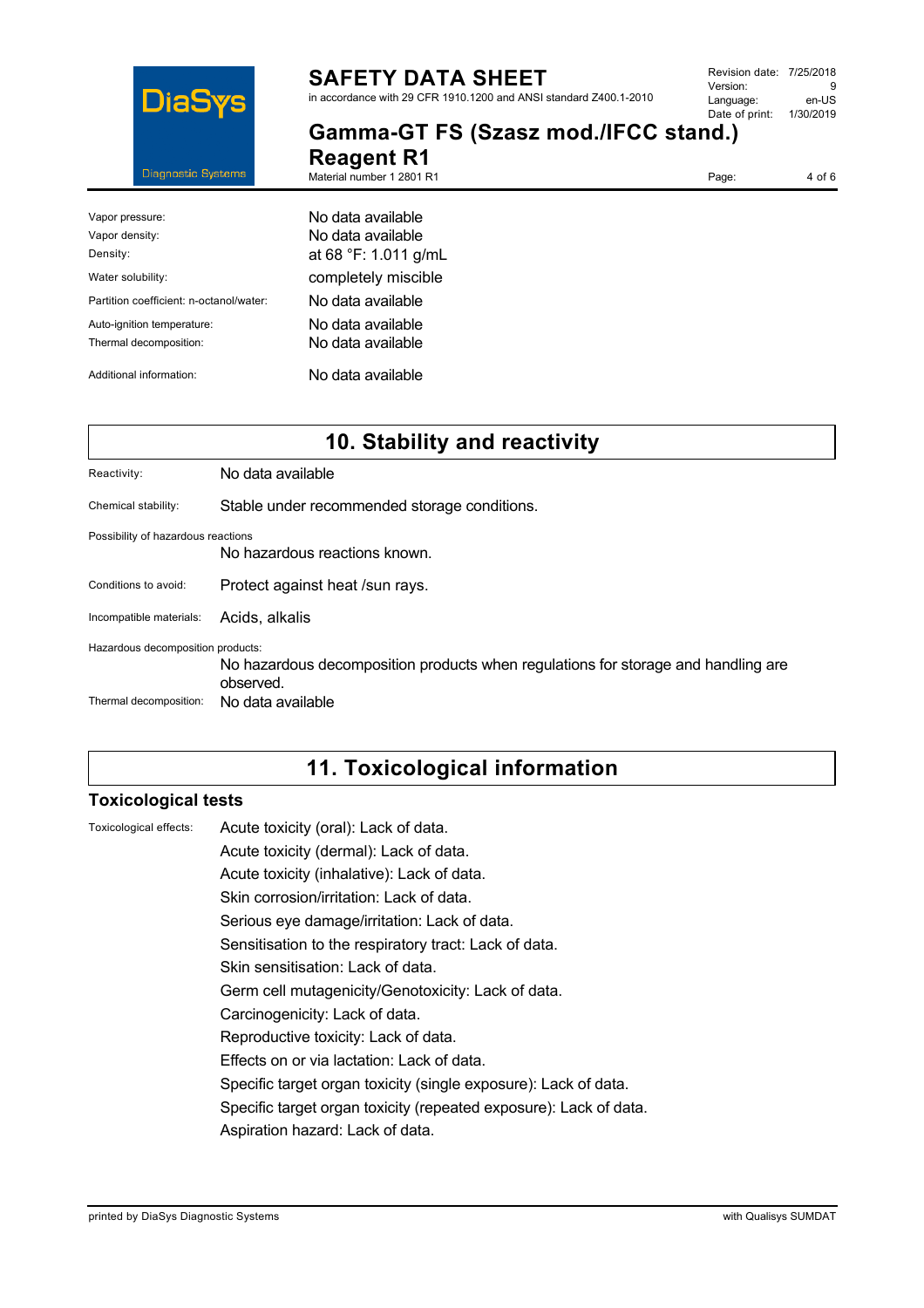

Revision date: 7/25/2018 Version: 9<br>Language: en-LIS Language: en-US<br>Date of print: 1/30/2019  $Date$  of print:

# **Gamma-GT FS (Szasz mod./IFCC stand.)**

**Reagent R1** Material number 1 2801 R1

Page: 5 of 6

Other information: Contains Sodium azide (0.95 g/L): After resorption of toxic quantities: headache, dizziness, nausea, cough, vomiting, spasms, breathing paralysis, CNS disorders, low blood pressure, cardiovascular failure, unconsciousness, collapse.

### **Symptoms**

After eye contact: May cause irritations.

# **12. Ecological information**

### **Ecotoxicity**

Further details: No data available

### **Mobility in soil**

No data available

### **Persistence and degradability**

Further details: No data available

### **Additional ecological information**

General information: Do not allow to enter into ground-water, surface water or drains.

# **13. Disposal considerations**

### **Product**

Recommendation: Special waste. Dispose of waste according to applicable legislation.

### **Contaminated packaging**

Recommendation: Dispose of waste according to applicable legislation. Non-contaminated packages may be recycled.

### **14. Transport information**

### **USA: Department of Transportation (DOT)**

Proper shipping name: Not restricted

### **Sea transport (IMDG)**

Proper shipping name: Not restricted Marine pollutant: no

### **Air transport (IATA)**

Proper shipping name: Not restricted

### **Further information**

No dangerous good in sense of these transport regulations.